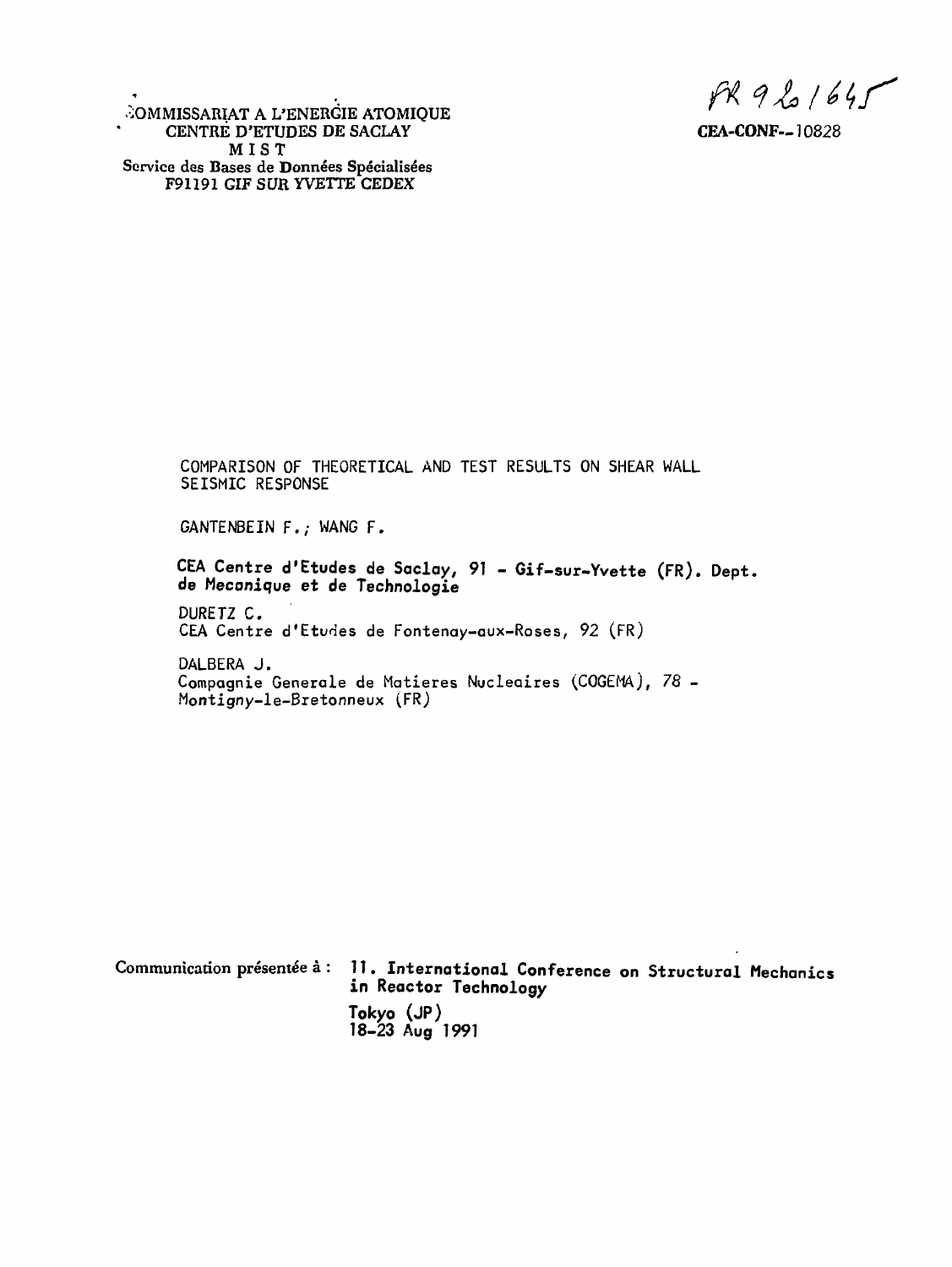# COMPARISON OF THEORETICAL AND TEST RESULTS ON SHEAR WALL SEISMIC RESPONSE

F. GANTENBEIN  $(*)$  - F. WANG  $(*)$  - J. DALBERA  $(**)$ C. DURETZ  $(\star \star \star)$ 

> $(*)$  C.E.A. - CE/SACLAY - DMT/SEMT/EMSI 91191 - GIF-SUR-YVETTE Cedex (France)

(\*\*) COGEMA - 1, rue des Hérons 78182 - MONTIGNY-LE-BRETONNEUX (France)

 $(***)$  C.E.A. - CEN/FAR - DES/SAM B.P. n° 6 - 92265 - FONTENAY-AUX-ROSES Cedex (France)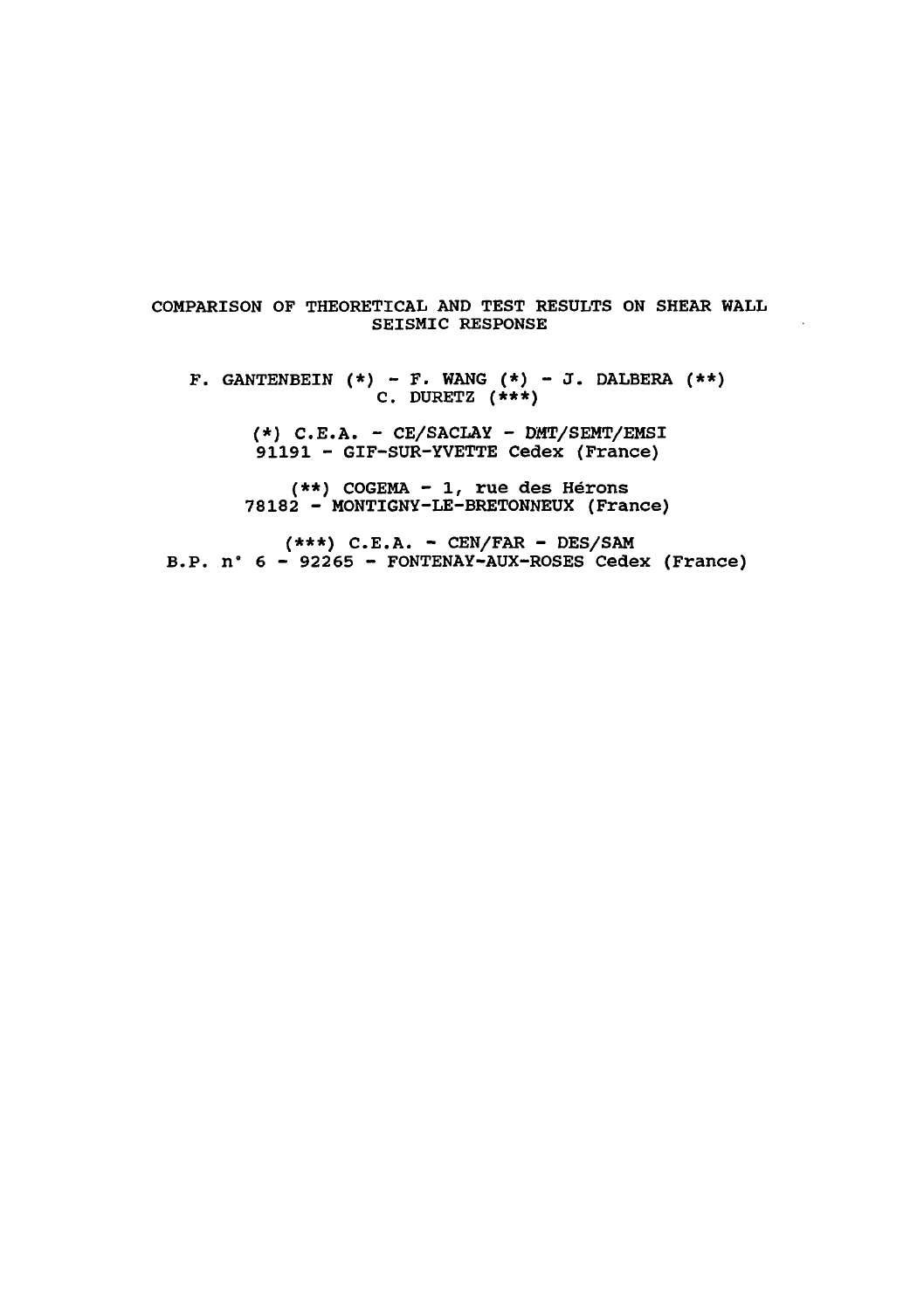# 1 INTRODUCTION

As reinforced concrete shear walls are important resisting components of buildings in nuclear power facilities, it is important to study their ultimate behavior under dynamic loading. An experimental and analytical work has been undertaken on shear walls with and without openings, in order to develop and validate their model. This paper is related to the walls without openings.

While pretest calculations have already been reported (Wang and al. 1989) and the test results are given in Gantenbein and al. 1991 this paper is mainly related to the comparison of test and calculation results on the wall initial stiffness and the time history of the wall motion.

# 2 DESCRIPTION OF THE STRUCTURE

The structure tested (see Fig. 1) consists of a shear wall (height =  $0.375$  m, width =  $0.75$  m, thickness =  $0.05$  m) to which a 1.25 ton mass is added on the upper beam (Gantenbein and al. 1991).

The dynamic force which is applied to the mass is sinusoidal with an linearly increasing amplitude. Seven walls were tested and the input force frequency is 13, 26 or 40 Hz. In some cases, various slight modifications were brought to the test set-up such as stops at the base of the wall to prevent sliding, uplift ...

### 3 INITIAL STIFFNESS

As usually done before dynamic tests, the modal characteristics of the walls were analysed. The examination of these results and the comparison of calculations with tests results gives some informations on what is currently called the initial stiffness.

Δ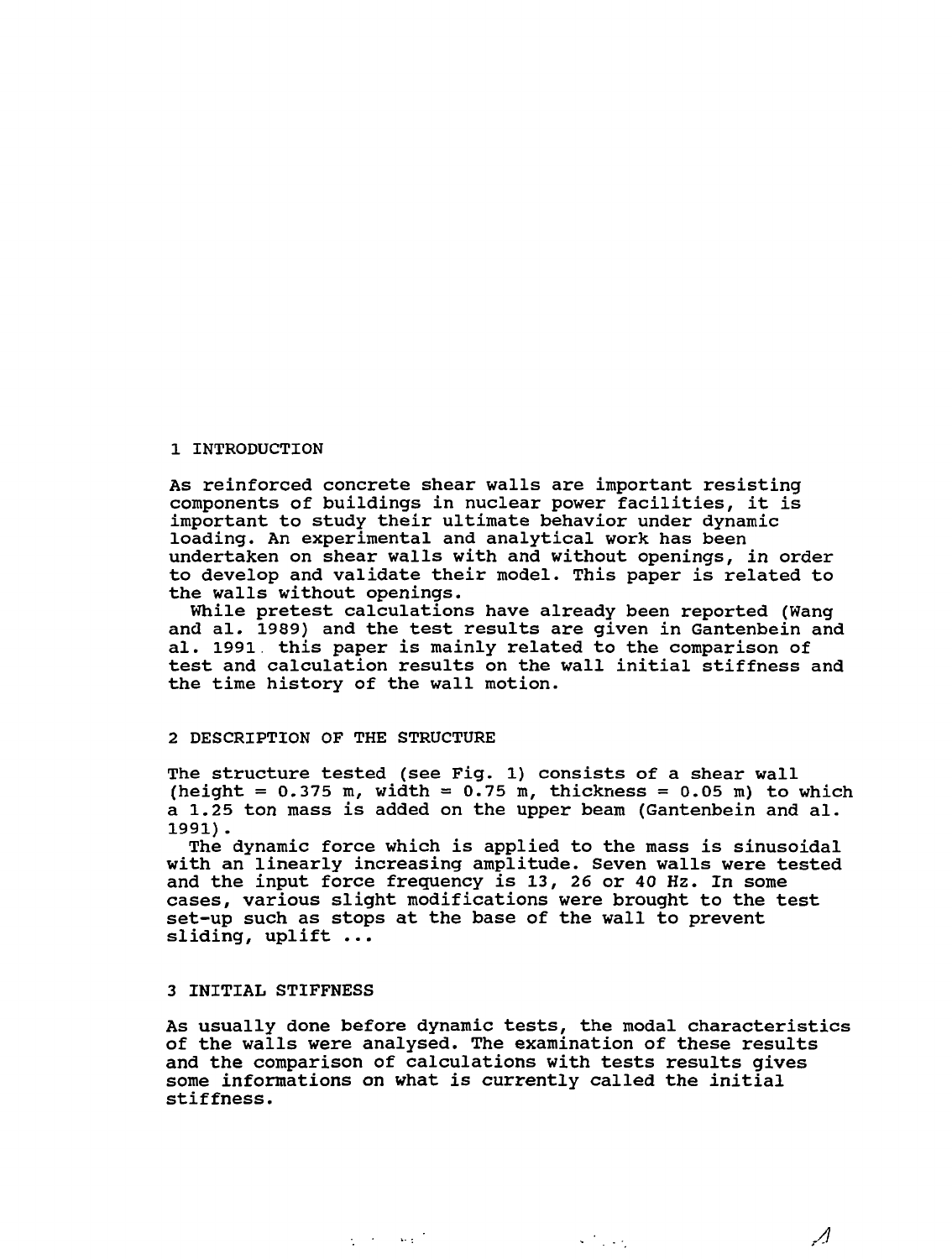## 3.1 Calculation model

A finite element model of the wall was defined. The 54 elements represent the shear wall and the upper beam. Masses were introduced on each node of the symmetry axis of the top beam in order to represent the added mass. The base of the wall is supposed clamped.

The concrete Young's modulus is given for each wall, from the measurement on standard cylindrical specimens (16 x 32 cm). The Poisson's ratio is taken as the french regulatory value of BAEL, which is equal to 0.2.

3.2 Results

Two modes were calculated for the in plane motion and the mode shapes which are drawn on Fig. 2 and 3 are in good agreement with the experimental ones. For the wall PJ03, the first one to be tested, the measured frequencies f are equal to 38.8 Hz and 114 Hz which correspond to 0.38 and 0.42 of the calculated values,  $f_c$ .

The ratio f/f<sub>c</sub> for all the other walls varies from 0.70 to 0.74 as the calculated frequency of the first mode is about 100 Hz while the measured one is about 70 Hz. That is to say, the measured stiffness value is about half the calculated one. This phenomena is rather usual in all shear wall tests (Moehle 1990).

As it was already noticed (Gantenbein 1991, Wang 1990), the low initial stiffness of the PJ03 wall is due to initial and non visible cracks.

# 4 DYNAMIC BEHAVIOR OF THE WALLS

To study the dynamic behavior of the walls, a global model was developed which is a single degree of freedom (SDOF) model. It was then applied for the comparison between the calculated and measured motion of the top of the wall.

4.1 Description of the model

 $\mathcal{F}_{\rm{max}}$  .

To obtain this SDOF model, the following hypothesis were taken :

- the behavior of the .all is mainly influenced by the first mode and the higher modes have negligeable contribution ; - the variable of the problem is the displacement of the mass gravity center.

The SDOF mass is equal to 1.5 ton which is the sum of the added mass and that of the top beam, actuator head and half wall.

The examination of the measured hysteretic curves shows that the SDOF stiffness could be described in two steps which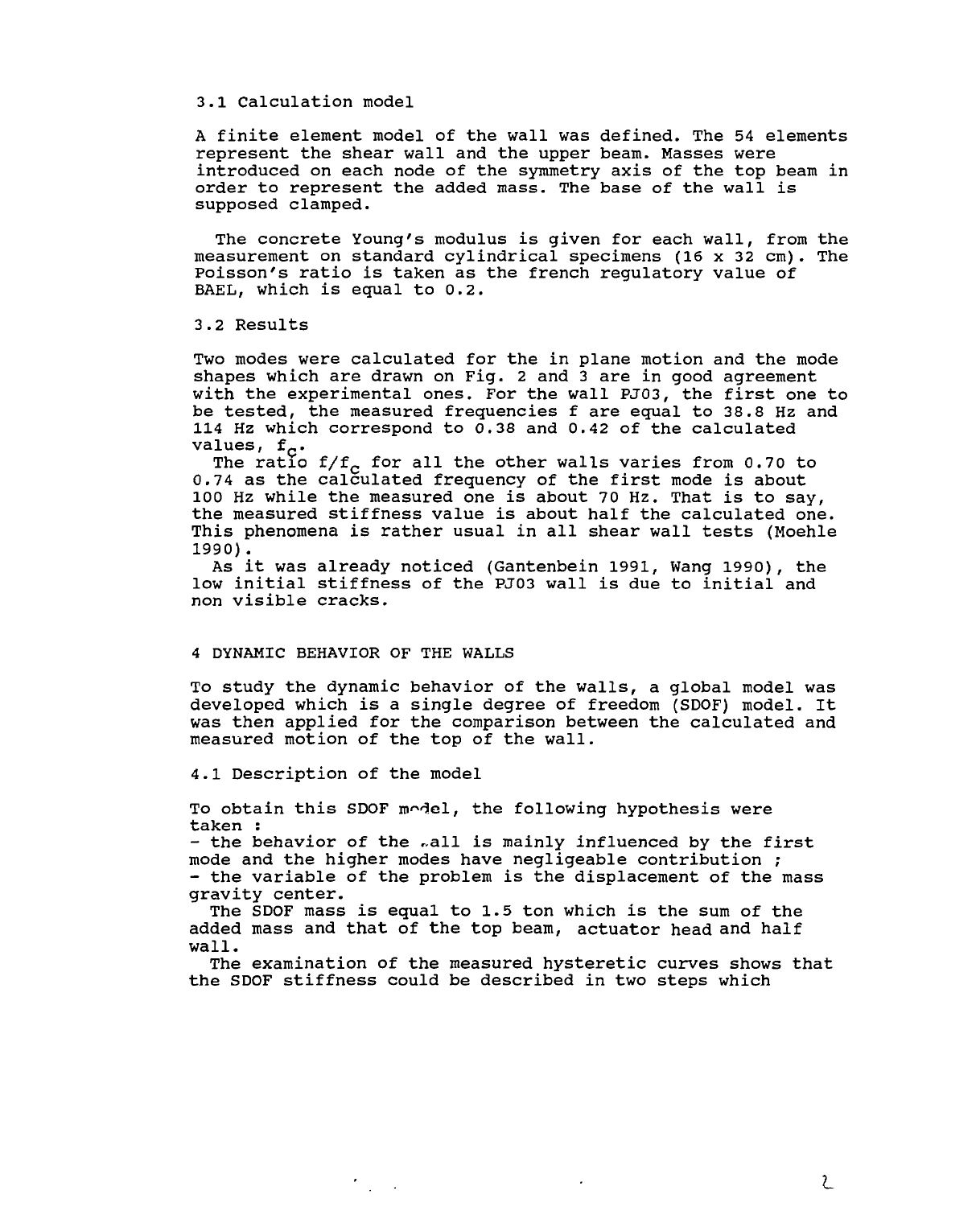correspond to pre-yielding and post-yielding. Before steel yielding, one can represent the stiffness by the secant stiffness : this means that the behavior is elastic in each cycle but the stiffness changes from one cycle to another (see Fig. 4). After yielding, the behavior can be represented by a slip model ; it means that the stiffness is equal to zero while the closing (and the opening) of the cracks and beyond is equal to the secant stiffness at the beginning of yielding (see Fig. 5).

For each shear wall, the envelope of hysteretic loops introduced in the calculation is the experimental one and the damping value was adjusted to obtain the best agreement.

4.2 Results

A comparison of the top motion calculated and measured are given on the Fig. 6, 7 and 8 where the calculated cyclic loops are also drawn.

On these curves, it can be observed that the agreement between tests and calculations is very good before the steel yielding and this remains true for the first cycles after yielding. Afterwards, the discrepancy between calculations and tests increases.

#### 5 CONCLUSION

A non linear model was established for the analysis of shear wall dynamic behavior. It takes into account the stiffness decrease due to the concrete cracking and becomes a slip model after steel yielding.

Nevertheless before the application of the model to estimate margins in comparison to elastic models, some additional work has to be done to show the sensibility of the wall response to various factors such as the damping, the variability in the hysteretic loops.

#### REFERENCES

- Wang, F., Gantenbein, F., Dalbera, J., Duretz, C. (1989). Seismic behavior of reinforced concrete shear walls. 10<sup>th</sup> SMIRT - Vol. K - Anaheim.
- Gantenbein, F., Dalbera, J., Duretz, C., Queval, J.C., Epstein, A. (1991). Experimental study on concrete shear wall behavior under seismic loading. 11<sup>th</sup> SMIRT - Vol. K - Tokyo.
- Règles BAEL. 83 (1985) Règles techniques de conception et de calcul des ouvrages et constructions en béton armé suivant la méthode des états limites - Eyrolles.
- Wang, F. (1990). Etude de la tenue aux séismes des voiles en béton armé. Thesis Paris VI University.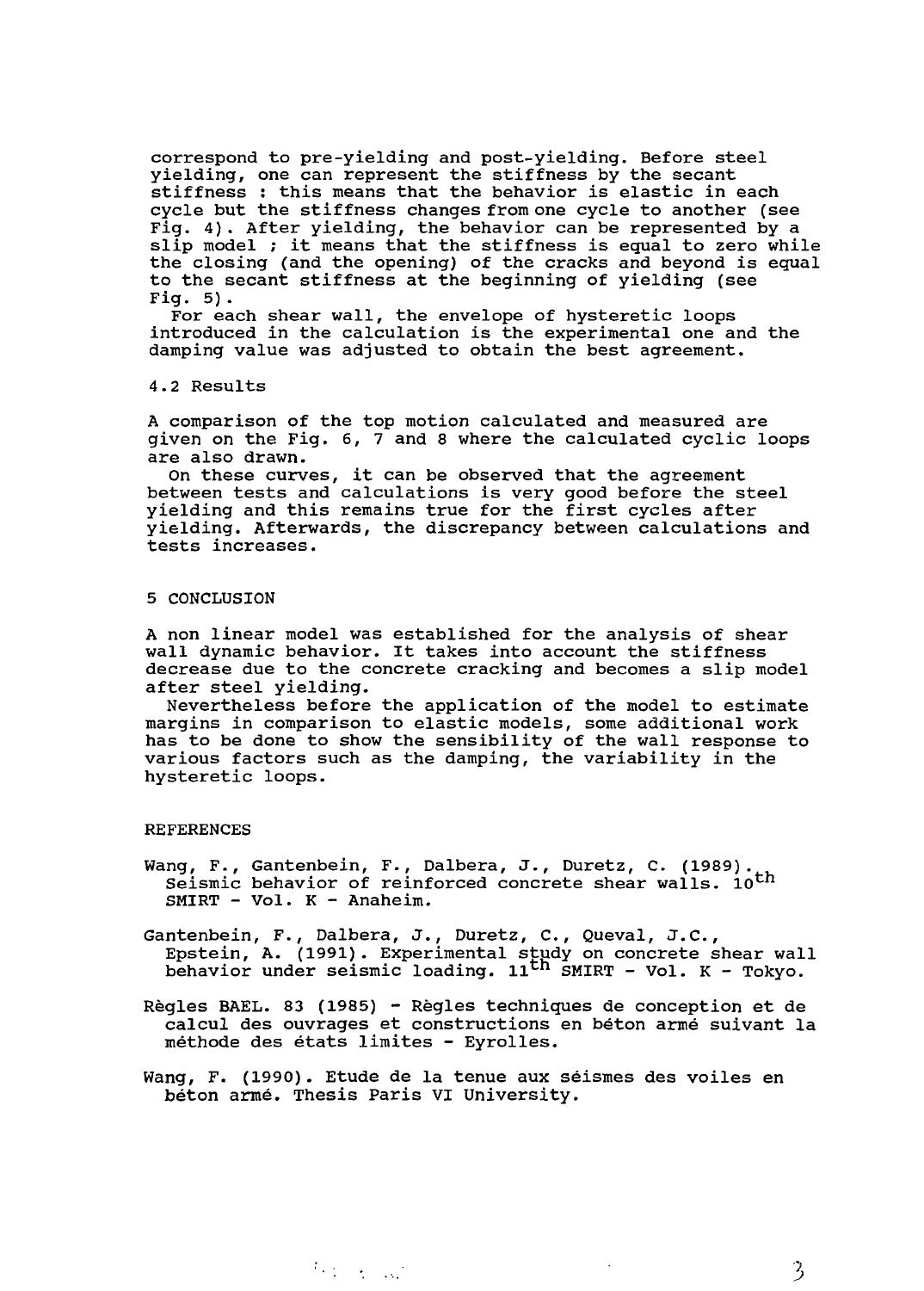Moehle, J., Sozen, M., Tang, H.T. (1990). Concrete wall stiffness : Calculation versus measurement. 3<sup>rd</sup> Symposium on current issues related to nuclear power plant structures, equipement and piping - Orlando.







 $\mathbb{Q}_{\mu\nu}$  (reduces

l<sub>g</sub>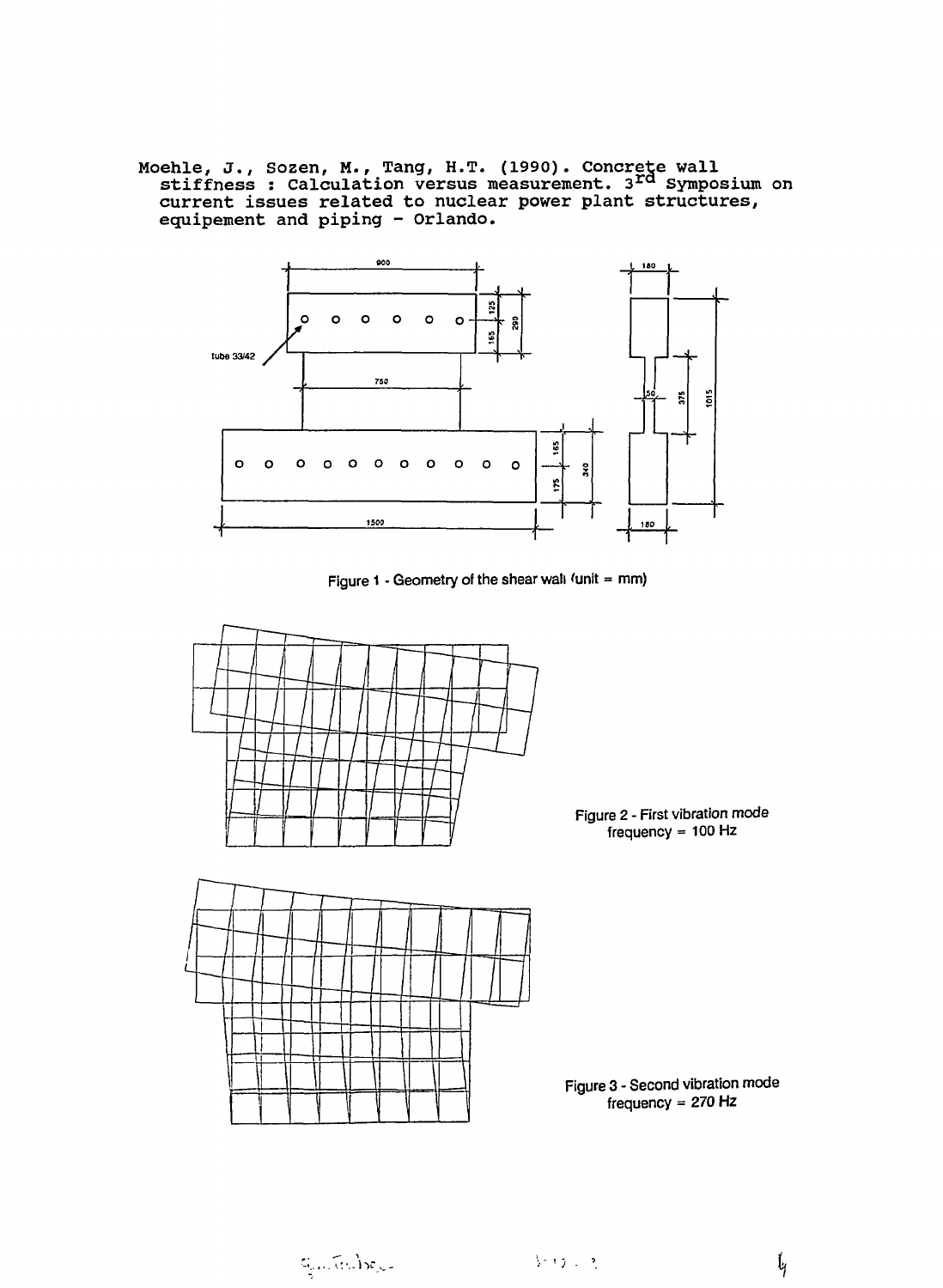





Figure 5 - Response of the wall (frequency of excitation = 13 Hz)

Gate James 長度にる

 $\sqrt{ }$